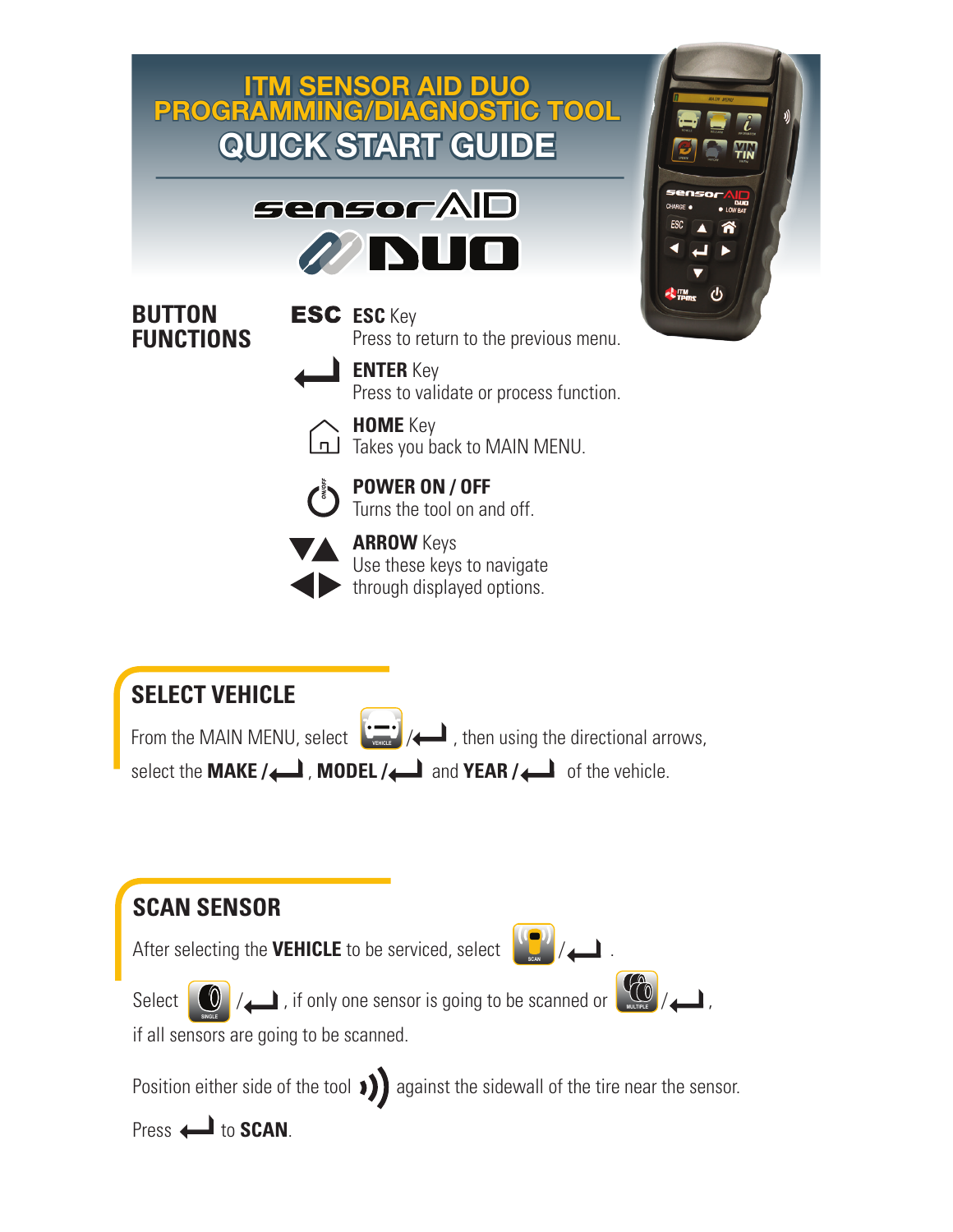## **COPY SENSOR**

After selecting the **VEHICLE** to be serviced, select **. Select** Select is selecting in all sensor

can still be scanned or  $\left\{ \mathcal{L}_{\infty}^{\infty} \right\}$  to manually enter the original sensor ID. **MANUALLY COPY**

## *IF SCAN TO COPY*

Press  $\Box$  to scan the original sensor. Tool displays **ID**.

Press  $\leftarrow$  to **SCAN NEXT** or  $\rightarrow$  / $\leftarrow$ to **COPY**.

#### Select **IN CRADLE** or **WIRELESS**.

Place the Uni-Sensor in the CRADLE of the tool **or** hold it against the side of the tool  $\sqrt{ }$  for WIRELESS.

Press **in COPY.** 

*Note: To wirelessly program a sensor, that is already installed in a tire, first deflate the tire to less than 26 psi, otherwise the sensor can not be programmed.*

*IF MANUALLY COPY*



For help identifying the sensor ID, from the

MAIN MENU, select  $\left[\begin{array}{cc} L & / \end{array}\right]$  $\frac{1}{2}$  , then the **MAKE** / **MODEL** / **and <b>YEAR** / **INFORMATION OEM**

Select **IN CRADLE** or **WIRELESS**.

Place the Uni-Sensor in the CRADLE of the tool **or** hold it against the side of the tool  $\rightarrow$ ) for WIRELESS.

Press  $\leftarrow$  to COPY.

### **PROGRAM NEW SENSOR**

**After selecting the VEHICLE** to be serviced, select  $\frac{1}{2600}$  /  $\frac{1}{24}$ .

Choose how you want to program the Uni-Sensor – **IN CRADLE** or **WIRELESS**.



#### *IF IN CRADLE*

Place the Uni-Sensor in the cradle of the tool.

#### *IF WIRELESS*

Hold the Uni-Sensor against the side of the tool  $\rightarrow$ 

Press **the PROGRAM.** 

*Note: To wirelessly program a sensor, that is already installed in a tire, first deflate the tire to less than 26 psi, otherwise the sensor can not be programmed.*

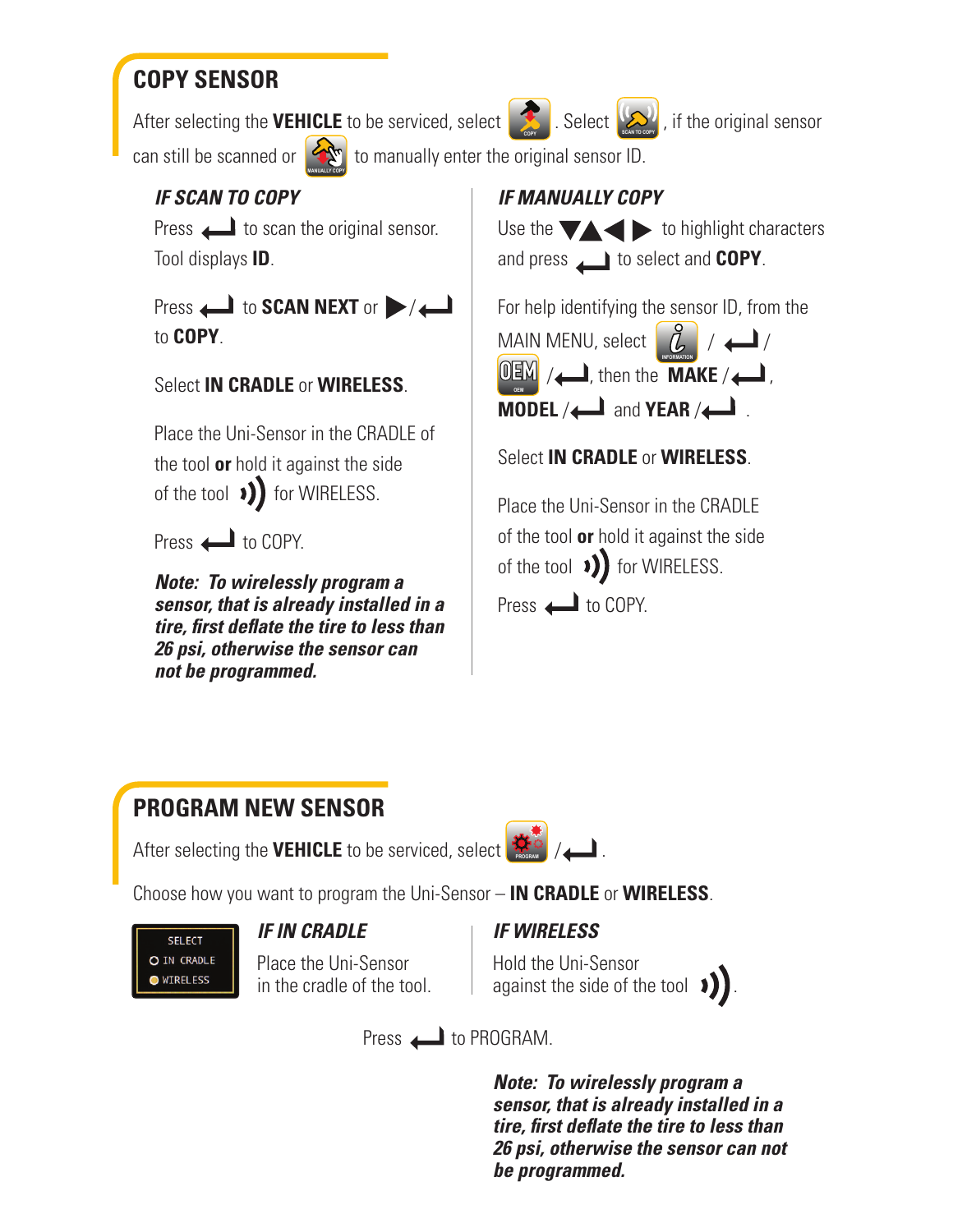

After selecting the **VEHICLE** to be serviced, select



**PROCEDURE RELEARN**

Select  $\left| \right|$  **//** to view the **RELEARN PROCEDURE(S).** 

*or* select  $\mathbb{Q}$  then the appropriate type of relearn (there may only be one), and follow the instructions to **PERFORM RELEARN**

*PERFORM* the *RELEARN*.



#### **OBD II OPTIONS**  After selecting the **VEHICLE** to be serviced, select **services**. *Note: If OBD II OPTIONS does not appear, then OBD II support is not currently available for that vehicle.* **OBD II OPTIONS**

**Connect OBD II Cable** or **Bluetooth Module** to vehicle and press .

*Note: The Bluetooth OBD II Module must be paired to the Sensor AID tool prior to first use.* 

 To pair the Bluetooth OBD II Module, select **INFORMATION**, then **SETTINGS**, then **OBD II PAIRING**, and following the onscreen instrucitons.



**SETTINGS** 



*Note: If Bluetooth OBD II Modules beeps, then re-connect OBD II* 



Select  $\Box$  **UPLO** to upload IDs to vehicle,  $\Box$  **Business** to adjust the placard pressures or  $\Box$  **READ IDS** to read



IDs store in vehicle.

Press  $\leftarrow$  and follow the onscreen instructions.